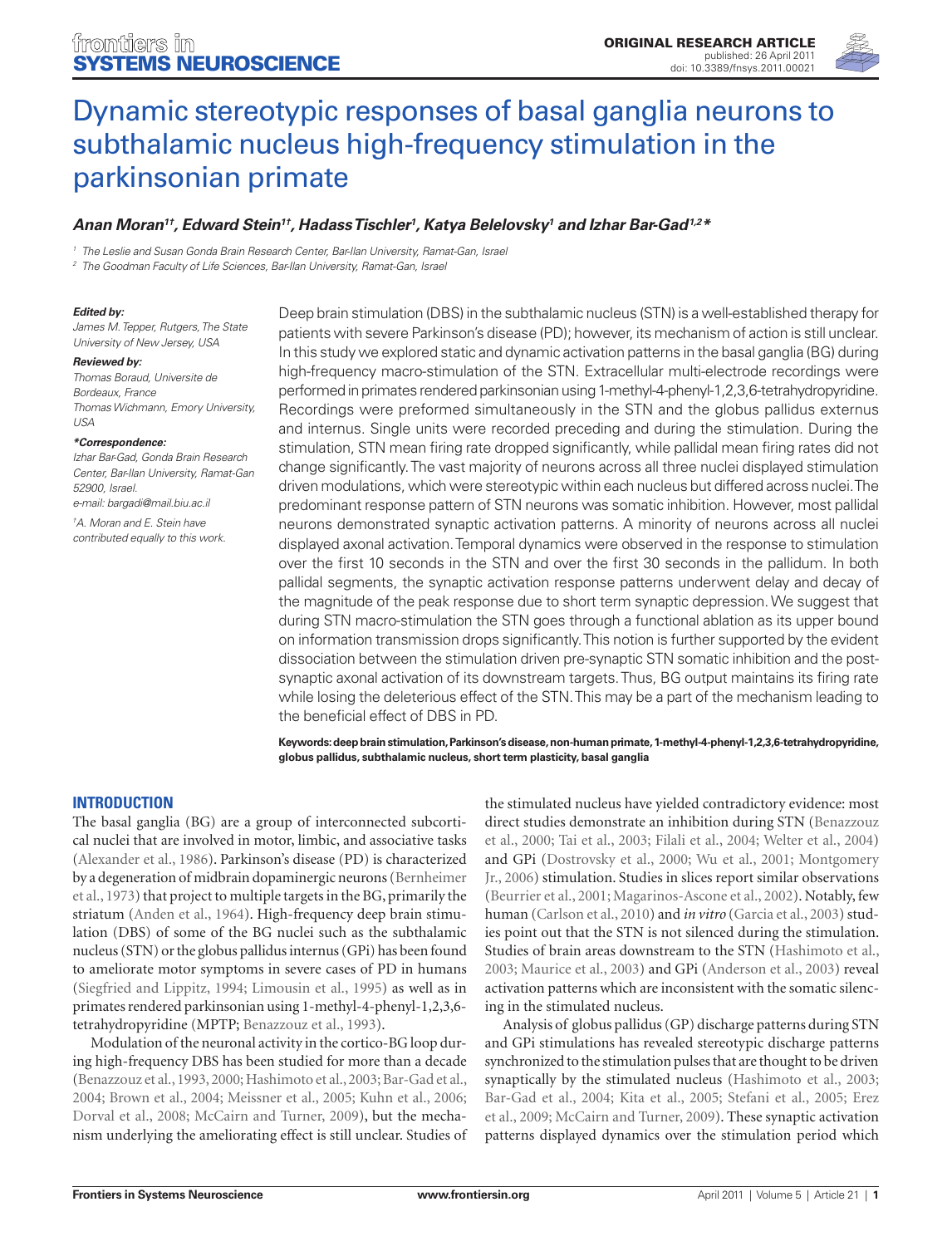led to the suggestion of a short term reversible synaptic depression (Erez et al., 2009; Prescott et al., 2009). *In vitro* observations are consistent with this notion and have described a short synaptic facilitation followed by a longer depression (Hanson and Jaeger, 2002; Rav-Acha et al., 2005).

Despite the vast and elaborated experimental work, as well as modeling studies (McIntyre et al., 2004a; Rubin and Terman, 2004; Leblois et al., 2006), a single coherent theory consistent with all the current observations has yet to be formulated. Modeling studies have revealed a clear difference between somatic and axonal activity in the stimulated area resulting in the dissociation of the stimulated nucleus from its targets. This principle was demonstrated first on thalamocortical cells undergoing suprathreshold DBS which caused suppression of intrinsic firing in the soma, but generated efferent output at the stimulus frequency in the axon (McIntyre et al., 2004a). This study was followed by an additional modeling work which predicted axonal activation of STN neurons and GPi fibers during STN DBS (Miocinovic et al., 2006).

In the current study we examined the single neuron activation patterns throughout the BG and their dynamics, during the application of STN high-frequency macro-stimulation to behaving primates treated with MPTP. In addition, we examined the dissociation hypothesis stating that the stimulated STN goes through a somatic inhibition while its downstream pallidal targets are activated by STN efferents. To that end, multi-electrode extracellular recordings were performed in the STN and GP during high-frequency stimulation of the STN.

## **Materials and Methods Animals**

Two cynomolgus (*Macaca fascicularis*) male monkeys were used (N: 3.8 kg; P: 4.5 kg). The monkeys' water and food consumption and weight were followed daily, and their health was monitored by a veterinarian. All procedures were in accordance with the National Institutes of Health Guide for the Care and Use of Laboratory Animals and Bar-Ilan University Guidelines for the Use and Care of Laboratory Animals in Research and were approved and supervised by the Institutional Animal Care and Use Committee.

## **Surgery and induction of Parkinsonism**

The monkeys underwent a surgical procedure to attach two 27 mm square Cilux recording chambers (Alpha Omega Engineering, Nazareth, Israel) to the skull allowing bilateral access to the BG. In this study we used recordings only from the chamber over the left hemisphere in monkey N and the chamber over the right hemisphere in monkey P. The chambers were tilted at 35° for N and 40° for P in the sagittal plane, with their center targeted at stereotaxic coordinates A4-L8-H1 (Szabo and Cowan, 1984) of the left hemisphere for monkey N, and A5-L6-H2 of the right hemisphere for monkey P. The surgical procedure was performed under general anesthesia induced by intramuscular ketamine–HCl (10 mg/ kg) and Domitor (0.1 mg/kg) and maintained by isoflurane and  $\rm N_2O$  ventilation. Parkinsonism was induced by five intramuscular injections of 0.4 mg/kg MPTP–HCl (Sigma) neurotoxin. MPTP injections were given under intramuscular ketamine–HCl (10 mg/ kg) anesthesia and over a period of 4 days, after which the monkeys developed severe and stable parkinsonism. The monkeys'

parkinsonian state was assessed daily using the Schneider scale (Schneider et al., 2003) and was severe and stable throughout the recording period [monkey N:  $43.9 \pm 3.8$ , monkey P:  $44.0 \pm 2.7$ mean  $\pm$  SD, on a scale of 0 (asymptomatic) to 53 (maximal symptoms)]. The symptoms included all the major parkinsonian symptoms except for rest tremor, which is typically not exhibited by this species. Additionally, both monkeys had dystonia, primarily in the lower limbs. Recordings were resumed 5 days following the last MPTP injection for both monkeys.

## **Recording and stimulation**

The monkeys were seated in a primate chair and their head was fixed during the recording sessions. Using a cylindrical guide, multiple glass-coated tungsten recording microelectrodes (impedance 0.2– 0.7 MΩ at 1 kHz) and one stimulation concentric macroelectrode (Narylene coated tungsten microelectrode inside a Narylene coated stainless steel cannula, impedance 2–3 KΩ at 1 kHz; We Sense, Nazareth, Israel) were advanced separately (EPS 4.10, Alpha–Omega Engineering) into the STN and GP. The two electrode towers allowed different trajectories to the GP (eight microelectrodes) and STN (three microelectrodes and one concentric electrode) with 10° between the towers. The distinction between the pallidal segments was determined online based on characteristics of neuronal activity, and the existence of border cells and white matter fibers between the two segments. All GPe neurons used in this study were high-frequency pausers. STN trajectories were performed through the internal capsule, until reaching the STN which was identified by large and highly oscillating background activity, and isolated single units with 20–30 spikes/s. Stimulation location within the STN relied both on recording STN activity with the concentric inner recording microelectrode and by leveling the concentric outer macro-contact to other recording electrodes. All stimulation locations were at least 0.5 mm ventral to the STN dorsal border. The electrode signal was continuously sampled at 40 kHz (Alphamap 10.10, Alpha–Omega Engineering), amplified (\*1000) and wide bandpass filtered (2–8000 Hz four-pole Butterworth filter; MCP-Plus 4.10, Alpha–Omega Engineering). High-frequency monophasic cathodal constant voltage stimulation pulses (2V, 60 μs, resulting maximal current ∼1 mA) were delivered via the macro-electrode using an optically isolated stimulator (STG-2008, Multichannel Systems, Reutlingen, Germany). These Stimulating parameters were chosen as the ones usually used in human surgeries. The voltage was chosen to be below a voltage which produced motor contractions. The interval between consecutive pulses was 8 ms, leading to a stimulation frequency of 125 Hz. Recording sessions consisted of 60 s of baseline activity followed by ∼125 s (15600 stimuli) of stimulation.

## **Histology**

Following completion of the experiment, the animals were anesthetized using ketamine–HCl (10 mg/kg) and stereotactic marking micro-lesions (DC current, 60 μA for 30 s) were made. The animals were then deeply anesthetized using sodium pentobarbital (50 mg/ kg) and transcardially perfused with 1 L of physiological saline, followed by 1 L of 4% paraformaldehyde. The whole brain was removed and buffered in graded sucrose solution 10–30% over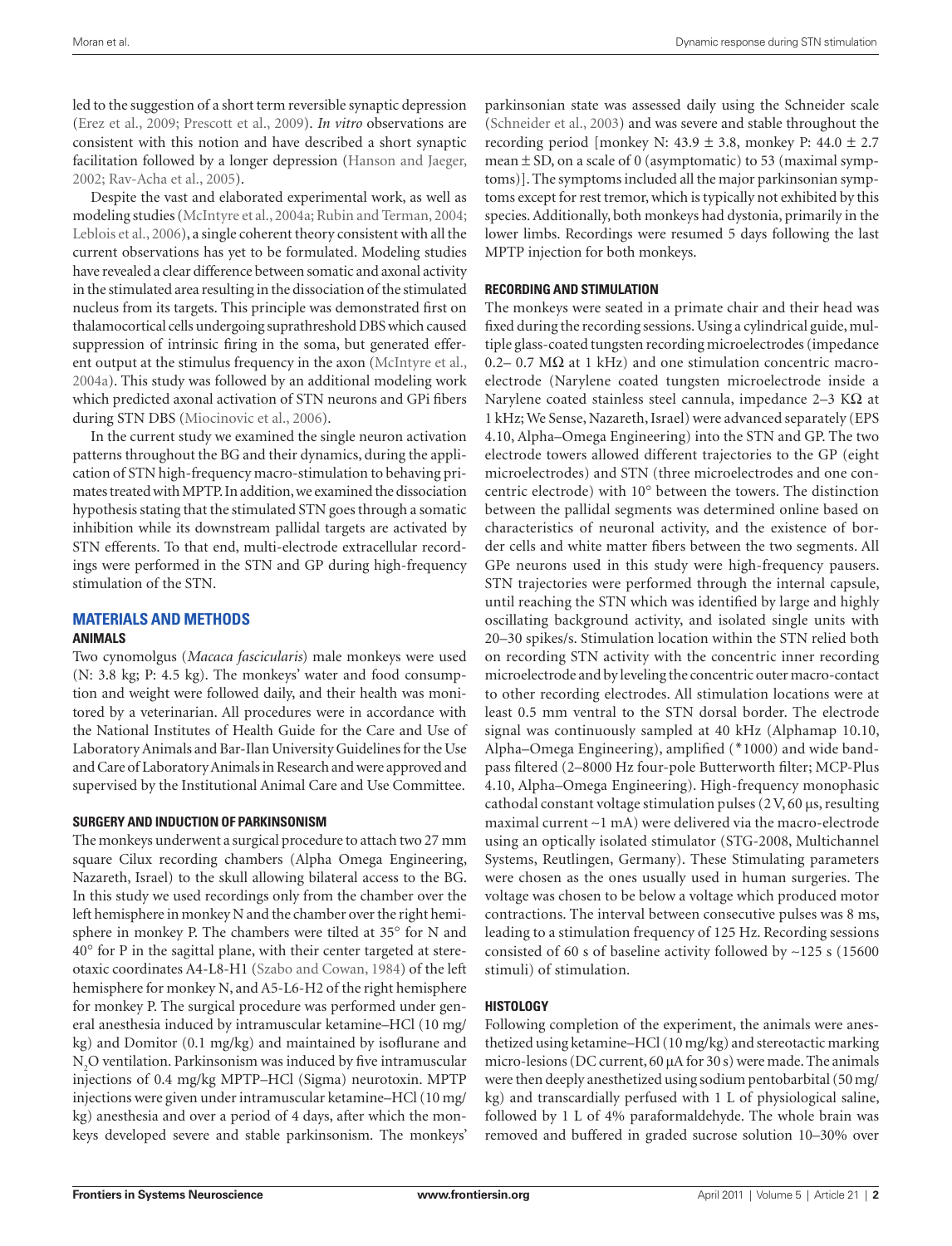7 days. The brain was then frozen at −25°C and cut in the coronal plane using a cryostat (Leica Microsystems). Each section was digitized using a 10-MPixel digital camera and sections of interest were mounted onto glass slides and Nissl stained.

## **Data preprocessing**

The digitized continuous signal of each electrode was preprocessed to remove the stimulation pulse artifacts using the Stimulus Artifact Removal Graphical Environment – SARGE (Erez et al., 2010; **Figure 1**). Following artifact removal, the signal was off-line sorted (OFS-2.8.4, Plexon, Dallas, TX, USA) to generate one or more spike trains. The spike train quality and stability were assessed according to the following criteria: (1) P[inter-spike interval (ISI) shorter than 1 ms]  $\langle 0.1\%; (2)$  normalized signal-to-noise ratio  $(SNR) > 4$ ; (3) spike shape was not significantly altered throughout the session. The normalized SNR was defined as the ratio of the peak to trough amplitude of the mean spike shape to the standard deviation of the recorded signal. The spike shape stability was assessed by comparison of the mean spike shape in the early (pre-stimulation) part of the recording with the late part (during stimulation) of the recording and the verification that they appear in a single cluster during the off-line sorting. All further data analysis was performed using custom written code (MATLAB 2009A, Mathworks, Natick, MA, USA).

# **Firing rate**

Firing rate was calculated prior to and during the stimulation. The mean firing rate over the last 60 s preceding the stimulation was termed the "baseline rate." The mean firing rate during the last 60 s of the stimulation was termed "during rate." The calculation of firing rate during the stimulation included compensation for the stimulation period in which the spikes were not identifiable [termed non-usable period (NP)] due to the artifact of the electric pulse (Erez et al., 2010). If we denote the firing rate compensated for the NP as  $FR_{\text{NLP}}$  for a neuron stimulated at a stimulation interval  $\tau_i$  with a NP of  $\tau_{NP}$  and the recorded firing rate of FR<sub>rec</sub>  $\dot{FR}_{NP} = FR_{rec} \cdot \frac{\tau_i}{\tau_i - \tau_{NP}}.$ 

# **Response type classification**

The rate normalized peri-stimulus time histogram (PSTHs) aligned to stimulation pulses (bin size 0.1 ms) were classified into one of the following groups:

1 *Axonal activation*: neurons undergoing axonal activation are characterized by a high probability to fire following the stimulation with a short and fixed latency (a very low jitter). We introduced an automated classification algorithm which is similar to the one used manually in previous studies (Kita and Kitai, 1991; Hashimoto et al., 2003). We defined the activation delay  $(\tau_{\text{peak}})$  as the delay of the bin with the maximal firing rate (FR<sub>Peak</sub>) across the rate normalized PSTH. Let us define  $FR_{Mean}$  as the mean firing rate across the PSTH and  $FR<sub>Threshold</sub> = FR<sub>Mean</sub> + 0.66$  $(FR_{peak} - FR_{Mean})$ . The jitter around  $\tau_{peak}$  was defined as the cumulative width of consecutive bins surrounding  $\tau_{peak}$  whose firing rate was higher than  $FR$ <sub>Threshold</sub>. A neuron's probability to fire following a stimulation pulse was defined as the cumulative probability to fire over all jitter bins. A neuron was classified as undergoing axonal activation if:  $\tau_{\text{peak}}$  <2 ms (Kita and

Kitai, 1991), jitter <0.5 ms (Iremonger et al., 2006), and its probability to fire following a stimulation pulse >0.1 (Iremonger et al., 2006).

- 2 *Inhibition:* Firing rate of neurons in this group dropped by more than 80% during the stimulation period relative to their baseline firing rate.
- 3 *Synaptic activation:* The PSTH of neurons undergoing synaptic activation displayed several typical patterns which were all characterized by a large variability in the FR and displayed a single, double, or even triple clear peaks at different but stereotypic times. On the other hand, neurons which did not respond to the stimulation were characterized by a stable FR relative to the stimulation. The coefficient of variation (CV) method detects these variations while taking into account the mean firing rate and is thus a natural candidate for classifying the neurons into synaptic activated and non-responding neurons.

Let us denote  $FR_{PSTH}$  as the rate normalized PSTH. The rate coefficient of variation  $(CV_{Rate})$  criterion was defined as  $CV_{Rate} = \frac{\text{sd}(FR_{PSTH})}{E[FR_{PSTH}]}$  where mean  $[FR_{PSTH}] = \frac{1}{N} \sum_{i=1}^{N} FR_{PSTH}(t_i)$ and std(FR<sub>PSTH</sub>) =  $\sqrt{\frac{1}{N} \sum_{i=1}^{N} (FR_{\text{PSTH}}(t_i) - \text{mean}[FR_{\text{PSTH}}])^2}$ , where  $FR_{pSTH}(t_i)$  is the firing rate of the *i*-th bin in the normalized PSTH. Neurons with  $CV_{\text{Rate}} > 0.15$  during the stimulation that did not display an axonal activation or an inhibitory response were classified as neurons undergoing synaptic activation.

4 No response: neurons which did not display any of the above response types.

## **Response dynamics**

Two partial PSTHs normalized to rate were generated for every neuron displaying a synaptic response. The *early response PSTH* was calculated over the first 30 s of stimulation whereas the *late response PSTH* was calculated over the last 30 s of stimulation. The peaks of the early and late PSTHs in the range of 2–7 ms were compared. Comparison included differences in the peak latency and maximal rate. The peak magnitude was defined as the difference between the peak rate and the PSTH mean firing rate. The peak jitter was defined as the width at the top 33% of the peak magnitude. Outliers (PSTHs with an unclear peak or multiple close peaks) were not included in this analysis.

## **Information transfer**

A neuron's entropy is upper bounded by the entropy of the ISI distribution (Stevens and Zador, 1996)  $H = -\sum_{p(\text{ISI})} p(\text{ISI}) \cdot \log_2(p(\text{ISI}))$ where  $p(ISI)$  denotes the probability of the appearance of a specific ISI using bins of 0.1 ms. The upper limit on a neuron's capability to transfer information is the entropy per ISI multiplied by the rate. The nuclei's upper bound on information transfer was calculated by averaging over the neuronal upper bound of the nuclei population.

#### **Results Anatomy**

# Recordings were performed in the STN, GPe, and GPi. 70 neurons from the GPe, 49 neurons from the GPi and 36 neurons from the STN were recorded in 29 sessions. The neurons were distributed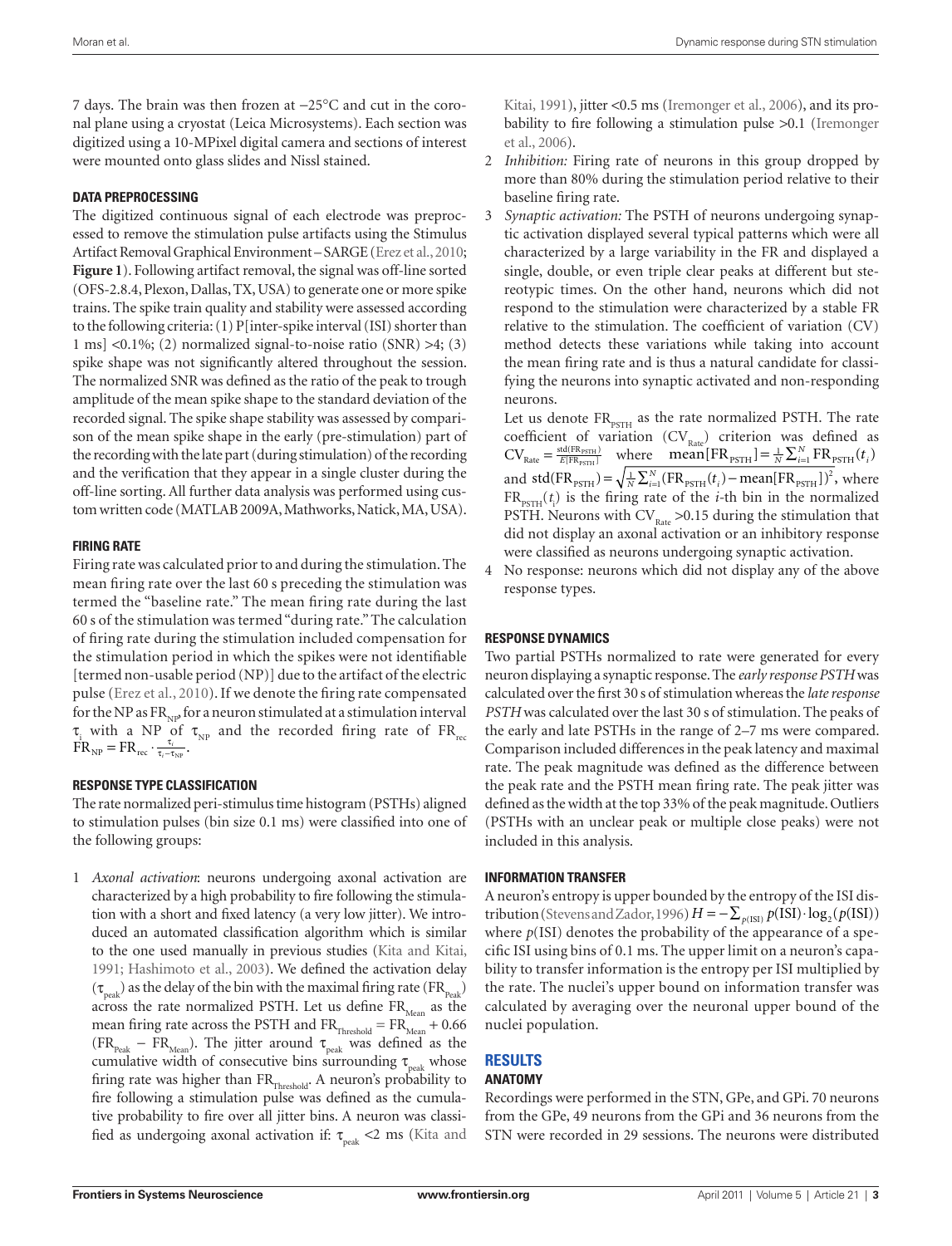

recorded electrodes located in the (top) STN, (middle) GPe, and (bottom) GPi across different sessions. **(A)** Trace prior to the stimulation. **(B)** Trace during the stimulation period following stimulation artifact removal. **(C,D)** Short traces

**(D)** Same traces following stimulation artifact removal. **(E)** Peri-stimulus trace of 100 consecutive stimulation pulses. The dotted line marks the end of the non-usable period (NP).

almost equally between the two primates (GPe N-44 P-26, GPi N-25 P-24, and STN N-19 P-17). The recording sites from both monkeys were overlaid on the postmortem anatomical reconstruction of the right hemisphere of monkey P (**Figure 2**).

# **Firing rate**

The firing rate during the last 60 s of the stimulation was calculated and compared to the baseline firing rate over an equivalent period prior to the stimulation. During the stimulation the STN firing rate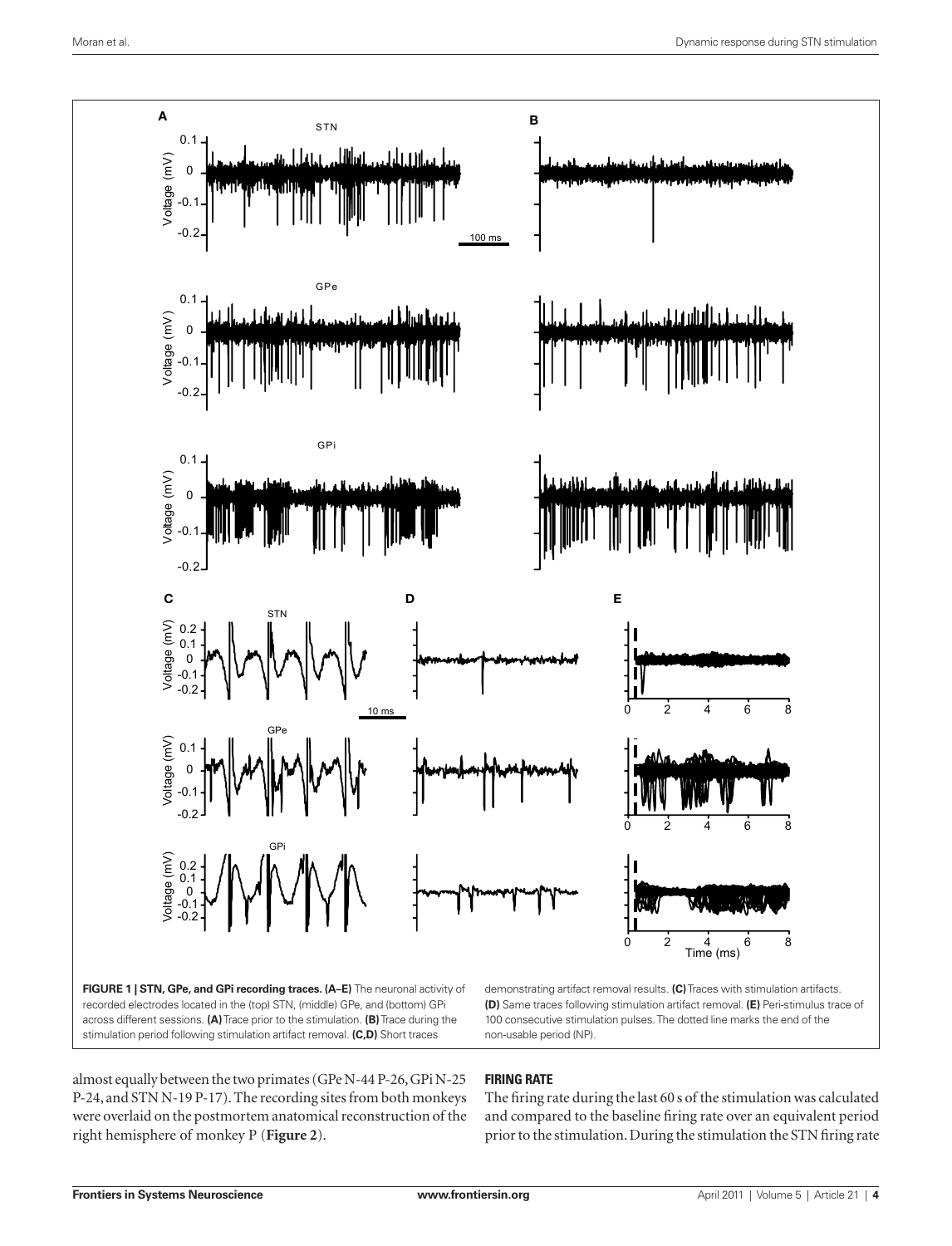

decreased significantly  $(31.2 \pm 2.2 \text{ spikes/s} )$  before,  $12.3 \pm 2.9 \text{ during}$ , mean  $\pm$  SEM, Wilcoxon signed rank test,  $p \ll 0.01$ ). However, the GPi and GPe firing rates did not change significantly  $(76.4 \pm 5.2)$ before, 72.1  $\pm$  6.2 during and 59.1  $\pm$  3.4 before, 57.3  $\pm$  4.4 during respectively, Wilcoxon signed rank test,  $p > 0.05$ ). Firing rate analysis performed animal wise, resulted in similar results: STN rate dropped significantly in both primates while GPe and GPi rate did not change significantly in either animal. Calculations of firing rates during the stimulation were compensated for the NP, which was equal to 0.75 ms in the current dataset (**Figure 3A**).

The normalized (and NP compensated) rate functions were calculated over the whole stimulation period using 100 ms bin size and smoothed by a (600 ms STD) Gaussian filter. The normalized rate displayed temporal dynamics in all three nuclei. The STN displayed the largest changes over the first 10 s of stimulation and stabilized at a rate which was substantially smaller than the baseline rate  $(-61.6 \pm 0.1\%$  during the last 60 s of stimulation, mean  $\pm$  SEM). Both pallidal segments displayed smaller rate changes over the first 30 s and stabilized at a rate which was very close to the baseline rate (GPe −3.2 ± 0.1%, GPi −5.1 ± 0.0%, **Figure 3B**).

## **Response types**

Most neurons displayed stereotypic responses to stimulation pulses. The responses were classified based on their PSTH into several categories (**Figure 4A**):

1 *Axonal activation:* Neurons displaying high entrainment to the stimulation; i.e., the neurons fired following each stimulation pulse with a high probability  $(53.3 \pm 12.1\%, n = 10;$ 

mean  $\pm$  SEM), at short latencies (<2 ms) following the stimulation (Total 1.1 ± 0.1 ms, *n* = 10; STN 0.7 ms, *n* = 1; GPe  $1.2 \pm 0.2$  ms,  $n = 5$ ; GPi  $1.1 \pm 0.3$  ms,  $n = 4$ ; mean  $\pm$  SEM) with

a very low jitter  $(0.3 \pm 0.0 \text{ ms}, n = 10; \text{mean} \pm \text{SEM})$ . This type of activation cannot be explained by the slower and highly variable synaptic transmission.

- 2 *Inhibition:* Neurons whose firing rate during the stimulation decreased by more than 80% relative to their baseline firing rate (−96.3 ± 0.9%, *n* = 24; mean ± SEM). This response was the predominant response in the STN, where 58% of the neurons displayed inhibition during the stimulation (**Figure 4B**).
- 3 *Synaptic activation:* Neurons displaying stereotypic response patterns with a high CV<sub>Rate</sub> (0.03  $\pm$  0.00 before, 0.45  $\pm$  0.02 during,  $n = 99$ ; mean  $\pm$  SEM). This response was the predominant response in both segments of the GP (71% in the GPe and 84% in the GPi; **Figure 4B**).
- 4 *No response:* Neurons displaying a low CV<sub>Rate</sub> during the stimulation  $(0.03 \pm 0.00)$  before,  $0.10 \pm 0.01$  during,  $n = 22$ ; mean  $\pm$  SEM).

## **Response dynamics**

Neurons with a synaptic response displayed temporal dynamics in their response over the stimulation period (**Figure 5A**). The changes were characterized by an increased latency  $(0.4 \pm 0.1 \text{ ms in both seg-}$ ments of the GP with GPe  $n = 37$  and GPi  $n = 30$ ; mean  $\pm$  SEM) and a decreased peak amplitude (33.1  $\pm$  4.8% in the GPe and 27.4  $\pm$  4.6% in the GPi; mean ± SEM) of the locked response (**Figure 5B**). These response pattern dynamics complemented the firing rate dynamics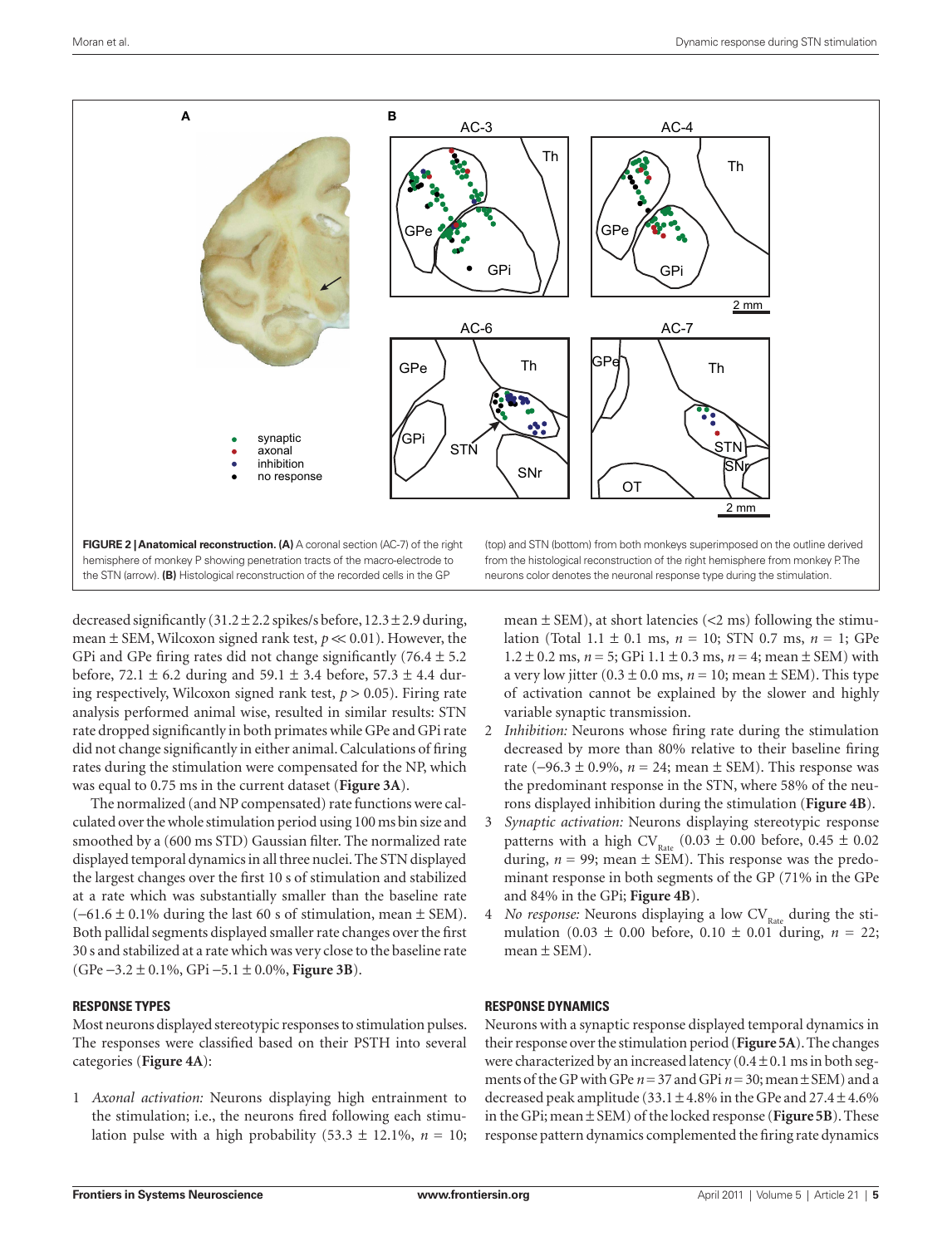

**FIGURE 3 | Neuronal firing rate. (A)** The mean firing rates for the periods prior to stimulation (blue), during stimulation (red), and NP compensated (orange) in the STN, GPe, and GPi. Error bars represent SEM (\* p << 0.01 ). **(B)** The firing rate dynamics during the stimulation relative to the baseline rate of the STN (red), GPe (green), and GPi (blue); dashed lines represent the SEM.



in both segments of the GP over the first 30 s of the stimulation (**Figure 5B**). In the STN, firing rate dynamics were observed over the first 10 s of the stimulation but no response pattern dynamics were observed at population level.

in the GPi than in the GPe. The synaptic delay (∼3.9 ms) and jitter (∼1.3 ms) were substantially larger than the axonal delay and jitter (**Table 1**).

## **Transmission scheme**

Axonal (antidromic) and synaptic transmission delays between the stimulated nucleus and target neurons in the STN, GPe, and GPi were calculated. The delay and jitter were based on the mean latency of the peak and its standard deviation respectively. Antidromic delays were similar across nuclei (∼1 ms) with a very low jitter (0.3 ms). Synaptic transmission delays were slightly larger

# **Entropy**

The neurons' upper bound on information transfer was calculated prior and during the stimulation. The upper bound is the outcome of multiplying the entropy per ISI by the neuronal firing rate. The STN capability to transmit information dropped significantly from  $176.1 \pm 10.8$  bit/s (mean  $\pm$  SEM) prior to the stimulation, to  $71.8 \pm 14.6$  bit/s during the stimulation (Wilcoxon signed rank test  $p \ll 0.01$ ). The upper bound of transmission capability in the GPe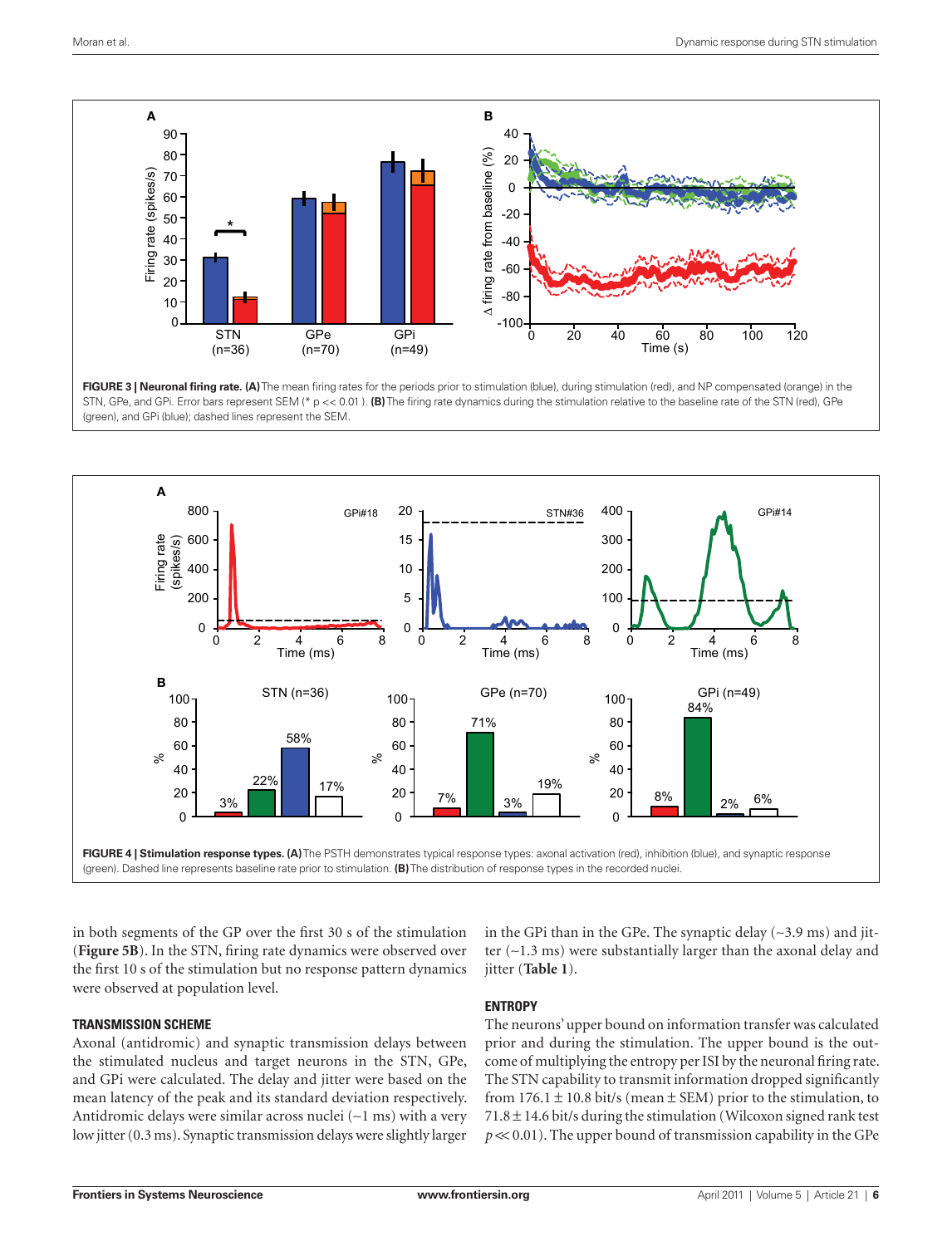

first (blue) and last (red) 30 s of the stimulation are presented separately.

of stimulation across all nuclei. The dashed line represents population baseline rate prior to stimulation.

did not display a major reduction (GPe 293.7  $\pm$  12.5 bit/s before, 276.4  $\pm$  14.2 bit/s during Wilcoxon signed rank test  $p > 0.05$ ) and the upper bound in the GPi was reduced significantly but to a lesser extent than the STN reduction  $(348.1 \pm 16.5 \text{ bit/s} )$  before, 308.3  $\pm$  20.1 bit/s during, Wilcoxon signed rank test  $p < 0.01$ ; **Figure 6**).

# **Discussion**

The present study examined the neuronal response within the BG to STN macro-stimulation in primates rendered parkinsonian using MPTP. Recordings were performed simultaneously in the STN, GPe, and GPi during the stimulation and were compared to recordings of the same neurons prior to the stimulation. The firing rate in the STN decreased significantly during the stimulation. In contrast, GPe and GPi firing rates did not change significantly. The firing patterns following each stimulation pulse demonstrated stereotypic firing patterns that were classified into a few basic response categories. In the STN the predominant response was an overall reduction in the activity (inhibitory response). In contrast, the predominant responses in both segments of the GP were synaptic activation patterns. A minority of the neurons in all of these targets displayed axonal activation or no response at all. The neurons which displayed a synaptic response demonstrated temporal dynamics in their response pattern. The predominant part of the dynamics took place over the first 10 s of stimulation in the STN and the first 30 s in the GP. Derivation of the upper bound on information transmission in the three nuclei showed a major decrease in the STN's ability to transfer information while the GPi displayed only a minor reduction in its upper bound on information transmission.

#### **Table 1 | Transmission scheme.**

| Target     | Transmission<br>type | <b>Transmission delay</b><br>(mean $\pm$ SEM, ms) | <b>Jitter</b><br>(mean $\pm$ SEM, ms) | n  |
|------------|----------------------|---------------------------------------------------|---------------------------------------|----|
| GPe        | Synaptic             | $3.8 + 0.1$                                       | $1.2 \pm 0.1$                         | 50 |
| GPi        | Synaptic             | $4.0 \pm 0.1$                                     | $1.4 \pm 0.1$                         | 40 |
| <b>STN</b> | Axonal               | $0.7 \pm 0.0$                                     | $0.4 \pm 0.0$                         | 1  |
| GPe        | Axonal               | $1.2 + 0.2$                                       | $0.3 \pm 0.0$                         | 5  |
| GPi        | Axonal               | $1.1 \pm 0.3$                                     | $0.3 + 0.0$                           | 4  |

The applied stimulation parameters were similar to those applied successfully in humans (Kuhn et al., 2008) and other animal studies trying to replicate the clinical environment (Hashimoto et al., 2003). The stimulation amplitude (2 V) was chosen to be strong enough to elicit neural responses, but without generating motor constrictions caused by stimulation of descending internal capsule fibers. The chosen parameter values and the choice of constant voltage pulses were done to comply with these clinical studies although most scientific studies of electric stimulation use constant current pulses as this provides a more direct measure of affecting the neurons (Lemon, 1984). In this study we have no direct measures of the clinical change in the parkinsonian symptoms and therefore we make no claims regarding the therapeutic value of the stimulation.

The recordings in the STN were almost exclusively in the dorsal motor domain (Wichmann et al., 1994), while recordings in both pallidal segments were more distributed throughout the functional domains although many were in the classical motor domain (Parent and Hazrati, 1995). Neuronal response in both segments of the GP to STN stimulation did not display spatial differences. This lack of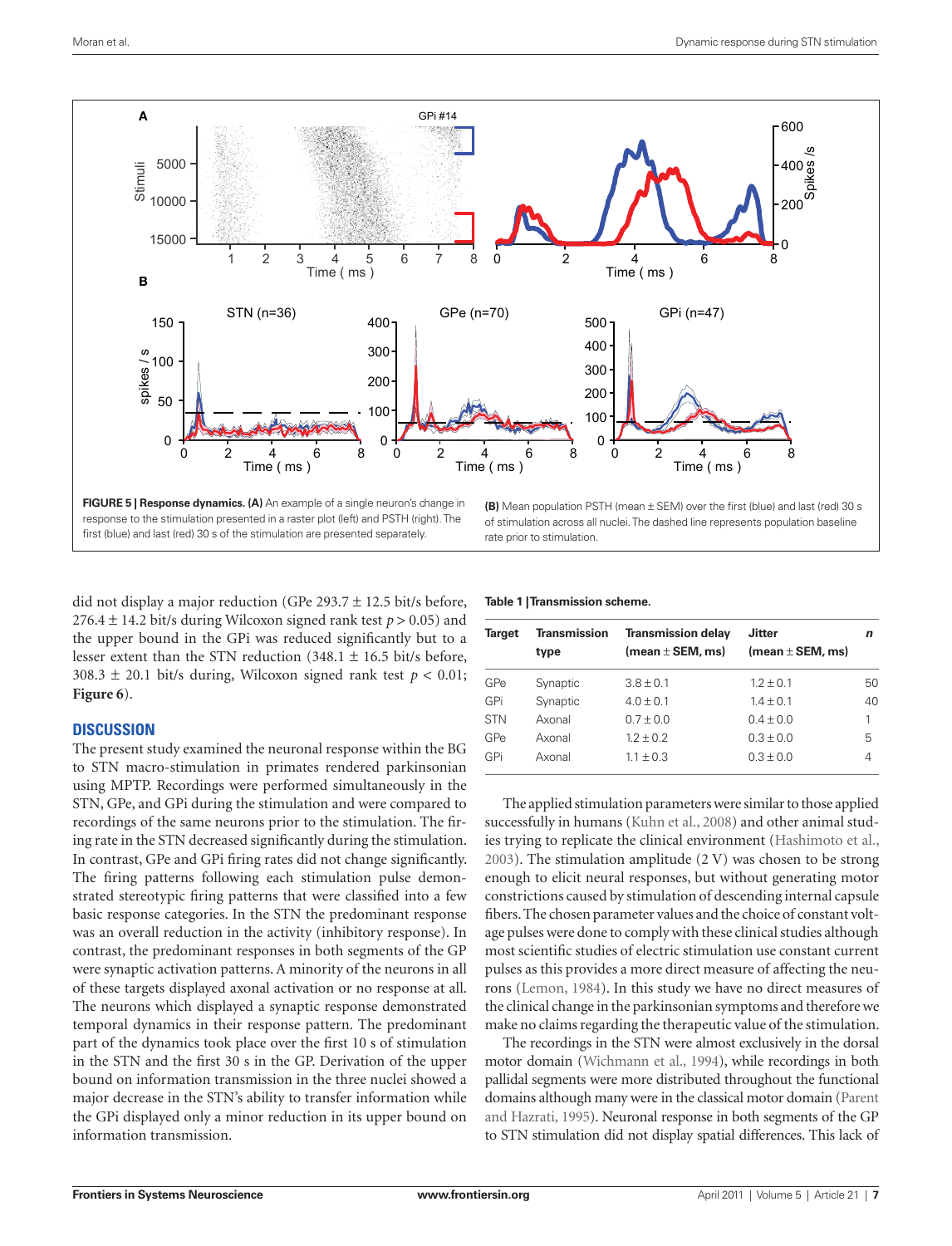

evident organization of the responses is shown in relation to the anatomical reconstruction (**Figure 2**). The responses of neurons within territories classically defined as belonging to different functional domains did not display different properties. However, as we have limited coverage of the GP we cannot rule out such a spatial organization.

The firing rate of most STN neurons (58%) decreased significantly during the stimulation, with many of them undergoing complete cessation of firing. This is consistent with previous studies demonstrating STN inhibition during DBS (Benazzouz et al., 2000; Filali et al., 2004; Welter et al., 2004; Meissner et al., 2005; but see Carlson et al., 2010 for conflicting results). The reason for the discrepancy between these studies may be due to the different stimulations setups where the predominant parameter is probably the current intensity. We make this assumption based on observations in our data of STN neurons that displayed a minor or no response to low stimulation intensities (stimulation at 500 mV, data not shown) and displayed the typical inhibitory response at high stimulation intensities. This observation is consistent with the hypothesis that current intensity is the predominant factor in activation of neural elements (Ranck Jr., 1975; Butson and McIntyre, 2006; Miocinovic et al., 2009; Carlson et al., 2010).

The rate of the simultaneously recorded GPe and GPi neurons did not change significantly during the stimulation despite the major change in STN activity. This observation is surprising in light of the "box and arrow" models (Albin et al., 1989; DeLong, 1990) that view the STN projections to the GP as the main glutamatergic excitatory afferents (Smith and Parent, 1988; Robledo and Feger, 1990; Shink and Smith, 1995). The findings are nevertheless consistent with previous works which have failed to report a reduction in GP firing rate during STN stimulation (Hashimoto et al., 2003; Stefani et al., 2005). The fact that recordings during the stimulation period were performed simultaneously in the STN and both segments of the GP directly highlights the dissociation between the STN's pre-synaptic somatic inhibition and the post-synaptic GP activation which does not comply with this inhibition. This dissociation phenomenon is consistent with previous modeling studies (McIntyre et al., 2004a; Miocinovic et al., 2006).

The recorded neurons displayed stereotypic response patterns to each stimulation pulse.

1 *Axonal activation:* This response type was characterized by a high entrainment to the stimulation; i.e., the neuron fired following stimulation at short constant delays with a high

probability. This high fidelity of the neuronal firing was complemented by a minimal jitter in the firing latency relative to the pulse time. This type of activation presumably results from the antidromic activation of the neuron by the stimulation via its axon (Kita and Kitai, 1991; Hashimoto et al., 2003). The delays and jitter were consistent with previous results demonstrating axonal activation (Kita and Kitai, 1991; Nambu et al., 2000; Hashimoto et al., 2003). The rapid response and low jitter cannot be explained by synaptic activation (Nambu et al., 2000). Some previous studies of neuronal activation following DBS did not observe this type of response (Meissner et al., 2005). This difference in the apparent observations may be due to the very short NP masked by the stimulation which was typically 0.75 ms in our study which prevented the masking of this fast response by the stimulation artifact. The antidromic GPi response is inconsistent with anatomical findings which are not aware of GPi efferent projections to the STN. Thus, GPi's antidromic response may be an outcome of the stimulating electrode affecting the lenticular fasciculus which is a GPi efferent tract connected to the thalamus. This phenomenon is consistent with a previous computational study (Miocinovic et al., 2006). Neurons displaying axonal activation were activated following 53% of the stimulation. These results are also consistent with *in vitro* studies (Iremonger et al., 2006) which found that when stimulating the rat's internal capsule at 125 Hz and recording in the primary motor cortex (M1), only about 50% of the stimulation pulses resulted in an antidromic activations.

- 2 *Inhibition:* This response type was characterized by a significant reduction in the firing rate throughout the stimulation relative to the baseline firing rate. This type of response was observed mainly in the STN and is consistent with previous work (Benazzouz et al., 2000; Filali et al., 2004; Meissner et al., 2005). In general the stimulated nucleus displayed a predominant inhibitory response either in GPi stimulation (Boraud et al., 1996; Dostrovsky et al., 2000) or STN stimulation. It is plausible that neurons classified as displaying an inhibitory response actually displayed an axonal response that was obscured by the non-usable period. This may also explain the dissociation mentioned above.
- 3 *Synaptic activation:* This response type was characterized by excitatory and inhibitory activation patterns. Excitatory activation patterns displayed an excitation (3–5 ms following the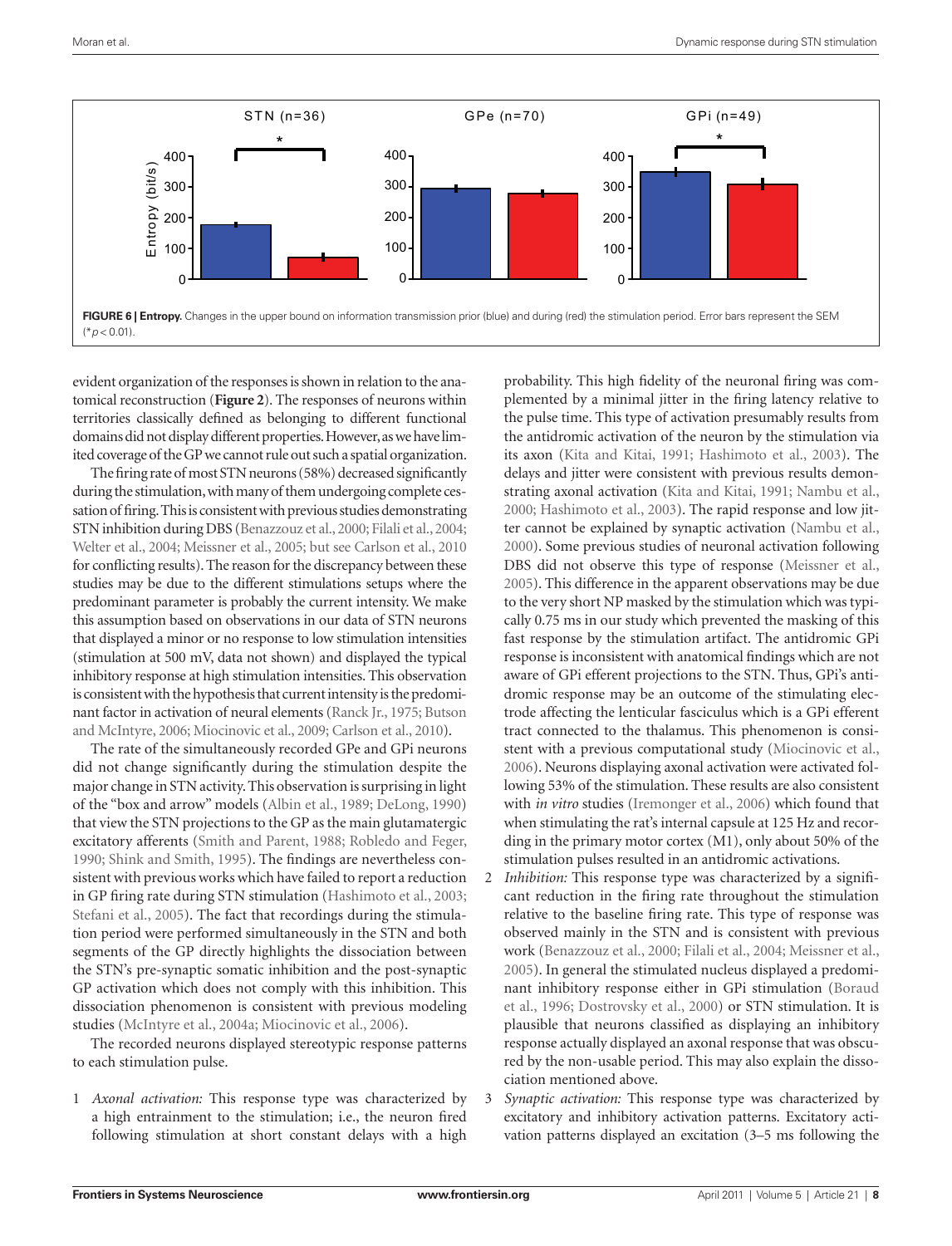stimulation pulse). In some cases, double or even triple excitatory modulations were observed (i.e., when additional excitations were observed at 0.7–2 and/or 6.5–7.3 ms). That was the predominant response in both segments of the GP. This result is consistent with previous studies of STN and GP stimulation (Nambu et al., 2000; Hashimoto et al., 2003; Bar-Gad et al., 2004; Erez et al., 2009). The latencies of the synaptic effects are congruent with previously described synaptic transmission delays (Nambu et al., 2000; Hashimoto et al., 2003; Erez et al., 2009). The second activation pattern was characterized by an inhibitory modulation (2–4 ms following the stimulation pulse). This response was displayed by a minority of the neurons. These inhibitory effects were probably a result of GABAergic synaptic input released from the pallidal collaterals of excited GP axons.

A predominant part of GPe neurons undergoing synaptic activation displayed an excitatory activation about 3 ms following STN stimulation, consistent with STN GPe synaptic transmission delay (Kita and Kitai, 1991; Hashimoto et al., 2003). Examination of GPi stimulation induced activity reveals reduced activity 5–6 ms following the stimulation. The expected 3 ms delay from the STN to the GPe combined with the 3-ms delay from the GPe to GPi (Kita, 2001) is expected to yield such an inhibitory effect roughly 6 ms after the stimulation pulses. However, additional GPe indirect effects such as reduced overall GPi rate due to the longer duration effect of IPSPs were not observed.

During the stimulation, temporal dynamics were observed in both firing rate and pattern. Firing rate dynamics were observed in both segments of the GP over the first 30 s of stimulation, when the firing rate changed and finally stabilized around baseline. STN firing rate dynamics was observed only over the first 10 s of the stimulation when the firing rate stabilized at ∼40% of the baseline rate. The stimulation locked response displayed evolution both in decay of the firing rate and delay in the response to stimulation in both segments of the GP. No dynamics was observed in the STN although we assume that STN neurons with a synaptic response did display temporal dynamics over the stimulation. This dynamic process was probably obscured by a combination of a short integration period due to fast STN dynamics over the first 10 s of stimulation on one hand and the STN's low baseline firing rate on the other. The combination of these factors resulted in a noisy PSTH in which the fine temporal dynamics could not be extracted with confidence.

One of the principal findings of this study is the GP short term plasticity mechanism during STN macro-stimulation. This finding is consistent with a similar mechanism observed during GP

#### **References**

- Albin, R. L., Young, A. B., and Penney, J. B. (1989). The functional anatomy of basal ganglia disorders. *Trends Neurosci.* 12, 366–375.
- Alexander, G. E., DeLong, M. R., and Strick, P. L. (1986). Parallel organization of functionally segregated circuits linking basal ganglia and cortex. *Annu. Rev. Neurosci.* 9, 357–381.
- Anden, N. E., Carlsson, A., Dahlstroem, A., Fuxe, K., Hillarp, N. A., and Larsson, K.

(1964). Demonstration and mapping out of nigro-neostriatal dopamine neurons. *Life Sci.* 3, 523–530.

- Anderson, M. E., Postupna, N., and Ruffo, M. (2003). Effects of high-frequency stimulation in the internal globus pallidus on the activity of thalamic neurons in the awake monkey. *J. Neurophysiol.* 89, 1150–1160.
- Bar-Gad, I., Elias, S., Vaadia, E., and Bergman, H. (2004). Complex locking rather than complete cessation of

stimulation (Erez et al., 2009). We assume that fast recurrent axonal activation results in neurotransmitter depletion in the synapses, leading to a slower buildup of the post-stimulus response (Zucker and Regehr, 2002). We suggest that the two temporal dynamics observed are actually the outcome of a single process. As the GP firing rate increases upon stimulation onset, a gradual process of synapse depletion begins. This process results in a normalization of the firing rate and at the same time a delay and decay of the excitatory peak (See supplementary information Erez et al., 2009). We refer to the observed dynamics as short term plasticity since the neurons rapidly return to baseline.

The changes in information transmission within the BG during STN stimulation are key components in understanding the effect of STN stimulation at the system level. In addition, STN stimulation provided a unique opportunity to toggle the BG between two pathological states over a very short interval and compare the system level flow of information in those states. During the stimulation, STN entropy dropped significantly. This was attributed primarily to the change in the firing rate. At the same time GP entropy displayed changes to a much lesser extent. According to classical information theory, the entropy is the upper bound on the channel capacity. As a result we may infer that major changes in entropy eventually result in a change in the flow of information. Hence we assume that during the stimulation the STN went through a functional ablation. This fits the perception of the "functional ablation" during the stimulation which was suggested earlier (Benabid et al., 2002; McIntyre et al., 2004b).

We suggest that during STN macro-stimulation, the STN goes through a functional ablation and its upper bound on information transmission to downstream nuclei drops significantly. This is further supported by the evident dissociation between the pre-synaptic somatic inhibition and the post-synaptic axonal activation of its downstream targets and the reduction in the STN-pallidal synaptic efficacy. At the same time downstream GP segments display normal firing rates and are not affected by the deleterious effect of the STN. This mechanism may potentially be one of the key components leading to the alleviating effect of DBS in PD.

## **Acknowledgments**

We thank A. Korngreen for helpful discussions and K. McCairn, M. Dror, and P. Malmud for their help in animal treatment. This work was supported by grants from the Ministry of Health (MOH), the Israeli Science Foundation (ISF), and the Legacy Heritage Biomedical Program of the ISF.

neuronal activity in the globus pallidus of a 1-methyl-4-phenyl-1,2,3,6 tetrahydropyridine-treated primate in response to pallidal microstimulation. *J. Neurosci.* 24, 9410–9419.

- Benabid, A. L., Benazzous, A., and Pollak, P. (2002). Mechanisms of deep brain stimulation. *Mov. Disord.* 17(Suppl. 3), S73–S74.
- Benazzouz, A., Gao, D. M., Ni, Z. G., Piallat, B., Bouali, B. R., and Benabid, A. L. (2000). Effect of high-frequency

stimulation of the subthalamic nucleus on the neuronal activities of the substantia nigra pars reticulata and ventrolateral nucleus of the thalamus in the rat. *Neuroscience* 99, 289–295.

Benazzouz, A., Gross, C., Feger, J., Boraud, T., and Bioulac, B. (1993). Reversal of rigidity and improvement in motor performance by subthalamic high-frequency stimulation in MPTP-treated monkeys. *Eur. J. Neurosci.* 5, 382–389.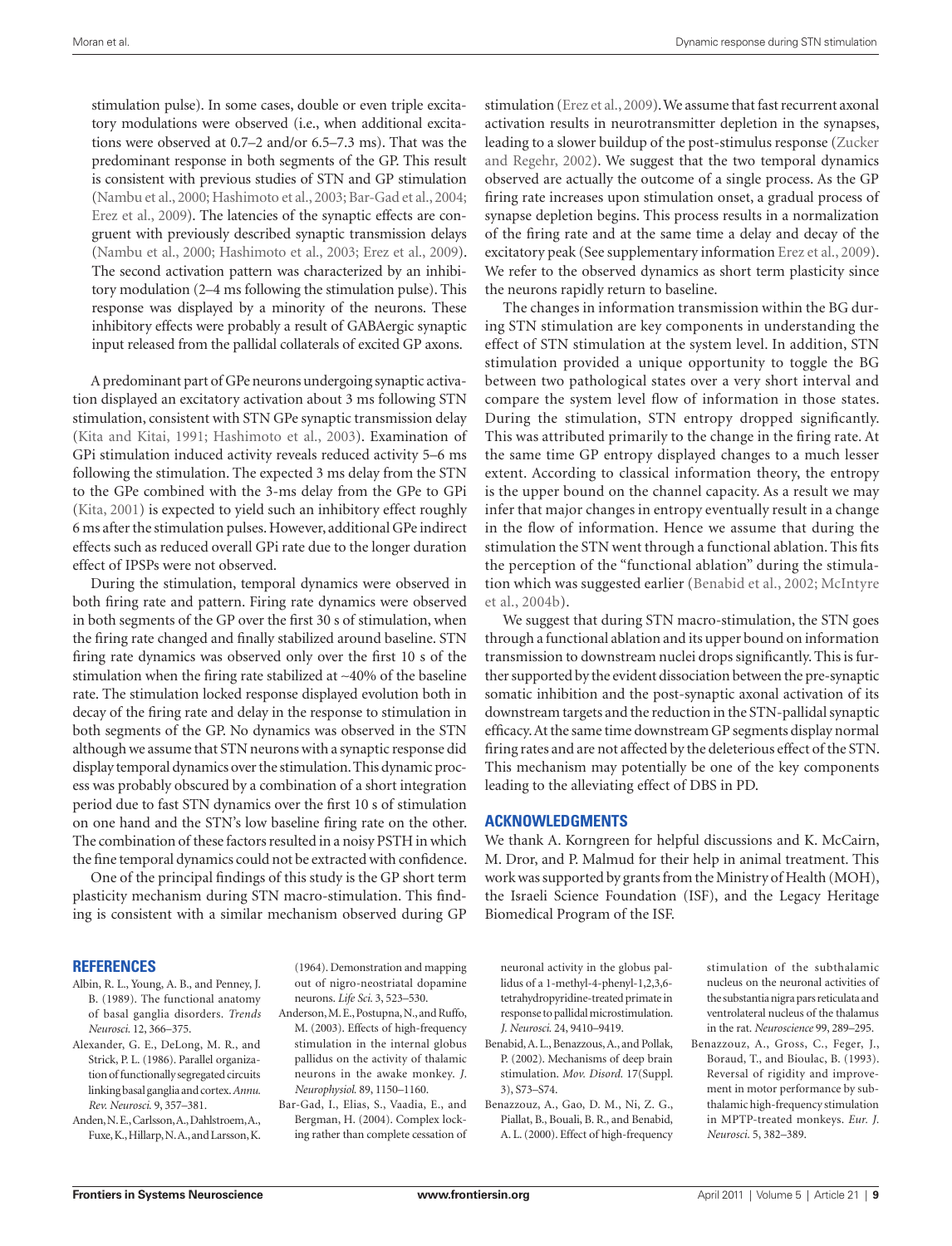- Bernheimer, H., Birkmayer, W., Hornykiewicz, O., Jellinger, K., and Seitelberger, F. (1973). Brain dopamine and the syndromes of Parkinson and Huntington. Clinical, morphological and neurochemical correlations. *J. Neurol. Sci.* 20, 415–455.
- Beurrier, C., Bioulac, B., Audin, J., and Hammond, C. (2001). Highfrequency stimulation produces a transient blockade of voltage-gated currents in subthalamic neurons. *J. Neurophysiol.* 85, 1351–1356.
- Boraud, T., Bezard, E., Bioulac, B., and Gross, C. (1996). High frequency stimulation of the internal globus pallidus (GPi) simultaneously improves parkinsonian symptoms and reduces the firing frequency of GPi neurons in the MPTP-treated monkey. *Neurosci. Lett.* 215, 17–20.
- Brown, P., Mazzone, P., Oliviero, A., Altibrandi, M. G., Pilato, F., Tonali, P. A., and Di Lazzaro, V. (2004). Effects of stimulation of the subthalamic area on oscillatory pallidal activity in Parkinson's disease. *Exp. Neurol.* 188, 480–490.
- Butson, C. R., and McIntyre, C. C. (2006). Role of electrode design on the volume of tissue activated during deep brain stimulation. *J. Neural Eng.* 3, 1–8.
- Carlson, J. D., Cleary, D. R., Cetas, J. S., Heinricher, M. M., and Burchiel, K. D. (2010). Deep brain stimulation (DBS) does not silence neurons in subthalamic nucleus in Parkinson's patients. *J. Neurophysiol.* 103, 962–967.
- DeLong, M. R. (1990). Primate models of movement disorders of basal ganglia origin. *Trends Neurosci.* 13, 281–285.
- Dorval, A. D., Russo, G. S., Hashimoto, T., Xu, W., Grill, W. M., and Vitek, J. L. (2008). Deep brain stimulation reduces neuronal entropy in the MPTP-primate model of Parkinson's disease. *J. Neurophysiol.*  100, 2807–2818.
- Dostrovsky, J. O., Levy, R., Wu, J. P., Hutchison, W. D., Tasker, R. R., and Lozano, A. M. (2000). Microstimulation-induced inhibition of neuronal firing in human globus pallidus. *J. Neurophysiol.* 84, 570–574.
- Erez, Y., Czitron, H., McCairn, K., Belelovsky, K., and Bar-Gad, I. (2009). Short-term depression of synaptic transmission during stimulation in the globus pallidus of 1-methyl-4 phenyl-1,2,3,6-tetrahydropyridinetreated primates. *J. Neurosci.* 29, 7797–7802.
- Erez, Y., Tischler, H., Moran, A., and Bar-Gad, I. (2010). Generalized framework for stimulus artifact removal. *J. Neurosci. Methods* 191, 45–59.
- Filali, M., Hutchison, W. D., Palter, V. N., Lozano, A. M., and Dostrovsky, J. O.

(2004). Stimulation-induced inhibition of neuronal firing in human subthalamic nucleus. *Exp. Brain Res.*  156, 274–281.

- Garcia, L., Audin, J., D'Alessandro, G., Bioulac, B., and Hammond, C. (2003). Dual effect of high-frequency stimulation on subthalamic neuron activity. *J. Neurosci.* 23, 8743–8751.
- Hanson, J. E., and Jaeger, D. (2002). Shortterm plasticity shapes the response to simulated normal and parkinsonian input patterns in the globus pallidus. *J. Neurosci.* 22, 5164–5172.
- Hashimoto, T., Elder, C. M., Okun, M. S., Patrick, S. K., and Vitek, J. L. (2003). Stimulation of the subthalamic nucleus changes the firing pattern of pallidal neurons. *J. Neurosci.* 23, 1916–1923.
- Iremonger, K. J., Anderson, T. R., Hu, B., and Kiss, Z. H. (2006). Cellular mechanisms preventing sustained activation of cortex during subcortical high-frequency stimulation. *J. Neurophysiol.* 96, 613–621.
- Kita, H. (2001). Neostriatal and globus pallidus stimulation induced inhibitory postsynaptic potentials in entopeduncular neurons in rat brain slice preparations. *Neuroscience* 105, 871–879.
- Kita, H., and Kitai, S. T. (1991). Intracellular study of rat globus-pallidus neurons – membrane-properties and responses to neostriatal, subthalamic and nigral stimulation. *Brain Res.* 564, 296–305.
- Kita, H., Tachibana, Y., Nambu, A., and Chiken, S. (2005). Balance of monosynaptic excitatory and disynaptic inhibitory responses of the globus pallidus induced after stimulation of the subthalamic nucleus in the monkey. *J. Neurosci.* 25, 8611–8619.
- Kuhn, A. A., Kempf, F., Brucke, C., Gaynor, D. L., Martinez-Torres, I., Pogosyan, A., Trottenberg, T., Kupsch, A., Schneider, G. H., Hariz, M. I., Vandenberghe, W., Nuttin, B., and Brown, P. (2008). High-frequency stimulation of the subthalamic nucleus suppresses oscillatory beta activity in patients with Parkinson's disease in parallel with improvement in motor performance. *J. Neurosci.* 28, 6165–6173.
- Kuhn, A. A., Kupsch, A., Schneider, G. H., and Brown, P. (2006). Reduction in subthalamic 8–35 Hz oscillatory activity correlates with clinical improvement in Parkinson's disease. *Eur. J. Neurosci.* 23, 1956–1960.
- Leblois, A., Boraud, T., Meissner, W., Bergman, H., and Hansel, D. (2006). Competition between feedback loops underlies normal and pathological dynamics in the basal ganglia. *J. Neurosci.* 26, 3567–3583.
- Lemon, R. N. (1984). *Methods for Neuronal Recording in Conscious Animals*. New York: Wiley.
- Limousin, P., Pollak, P., Benazzouz, A., Hoffmann, D., Broussolle, E., Perret, J. E., and Benabid, A. L. (1995). Bilateral subthalamic nucleus stimulation for severe Parkinson's disease. *Mov. Disord.* 10, 672–674.
- Magarinos-Ascone, C., Pazo, J. H., Macadar, O., and Buno, W. (2002). High-frequency stimulation of the subthalamic nucleus silences subthalamic neurons: a possible cellular mechanism in Parkinson's disease. *Neuroscience* 115, 1109–1117.
- Maurice, N., Thierry, A. M., Glowinski, J., and Deniau, J. M. (2003). Spontaneous and evoked activity of substantia nigra pars reticulata neurons during high-frequency stimulation of the subthalamic nucleus. *J. Neurosci.* 23, 9929–9936.
- McCairn, K. W., and Turner, R. S. (2009). Deep brain stimulation of the globus pallidus internus in the parkinsonian primate: local entrainment and suppression of low-frequency oscillations. *J. Neurophysiol.* 101, 1941–1960.
- McIntyre, C. C., Grill, W. M., Sherman, D. L., and Thakor, N. V. (2004a). Cellular effects of deep brain stimulation: model-based analysis of activation and inhibition. *J. Neurophysiol.* 91, 1457–1469.
- McIntyre, C. C., Mori, S., Sherman, D. L., Thakor, N. V., and Vitek, J. L. (2004b). Electric field and stimulating influence generated by deep brain stimulation of the subthalamic nucleus. *Clin. Neurophysiol.* 115, 589–595.
- Meissner, W., Leblois, A., Hansel, D., Bioulac, B., Gross, C. E., Benazzouz, A., and Boraud, T. (2005). Subthalamic high frequency stimulation resets subthalamic firing and reduces abnormal oscillations. *Brain*  128, 2372–2382.
- Miocinovic, S., Lempka, S. F., Russo, G. S., Maks, C. B., Butson, C. R., Sakaie, K. E., Vitek, J. L., and McIntyre, C. C. (2009). Experimental and theoretical characterization of the voltage distribution generated by deep brain stimulation. *Exp. Neurol.* 216, 166–176.
- Miocinovic, S., Parent, M., Butson, C. R., Hahn, P. J., Russo, G. S., Vitek, J. L., and McIntyre, C. C. (2006). Computational analysis of subthalamic nucleus and lenticular fasciculus activation during therapeutic deep brain stimulation. *J. Neurophysiol.* 96, 1569–1580
- Montgomery, E. B. Jr. (2006). Effects of GPi stimulation on human thalamic neuronal activity. *Clin. Neurophysiol.*  117, 2691–2702.
- Nambu, A., Tokuno, H., Hamada, I., Kita, H., Imanishi, M., Akazawa, T.,

Ikeuchi, Y., and Hasegawa, N. (2000). Excitatory cortical inputs to pallidal neurons via the subthalamic nucleus in the monkey. *J. Neurophysiol.* 84, 289–300.

- Parent, A., and Hazrati, L. N. (1995). Functional anatomy of the basal ganglia. I. The cortico-basal gangliathalamo-cortical loop. *Brain Res. Brain Res. Rev.* 20, 91–127.
- Prescott, I. A., Dostrovsky, J. O., Moro, E., Hodaie, M., Lozano, A. M., and Hutchison, W. D. (2009). Levodopa enhances synaptic plasticity in the substantia nigra pars reticulata of Parkinson's disease patients. *Brain*  132, 309–318.
- Ranck, J. B. Jr. (1975). Which elements are excited in electrical stimulation of mammalian central nervous system: a review. *Brain Res.* 98, 417–440.
- Rav-Acha, M., Sagiv, N., Segev, I., Bergman, H., and Yarom, Y. (2005). Dynamic and spatial features of the inhibitory pallidal GABAergic synapses. *Neuroscience* 135, 791–802.
- Robledo, P., and Feger, J. (1990). Excitatory influence of rat subthalamic nucleus to substantia nigra pars reticulata and the pallidal complex: electrophysiological data. *Brain Res.*  518, 47–54.
- Rubin, J. E., and Terman, D. (2004). High frequency stimulation of the subthalamic nucleus eliminates pathological thalamic rhythmicity in a computational model. *J. Comput. Neurosci.* 16, 211–235.
- Schneider, J. S., Gonczi, H., and Decamp, E. (2003). Development of levodopainduced dyskinesias in parkinsonian monkeys may depend upon rate of symptom onset and/or duration of symptoms. *Brain Res.* 990, 38–44.
- Shink, E., and Smith, Y. (1995). Differential synaptic innervation of neurons in the internal and external segments of the globus pallidus by the. *J. Comp. Neurol.*  358, 119–141.
- Siegfried, J., and Lippitz, B. (1994). Bilateral chronic electrostimulation of ventroposterolateral pallidum: a new therapeutic approach for alleviating all parkinsonian symptoms. *Neurosurgery* 35, 1126–1129.
- Smith, Y., and Parent, A. (1988). Neurons of the subthalamic nucleus in primates display glutamate but not GABA immunoreactivity. *Brain Res.* 453, 353–356.
- Stefani, A., Fedele, E., Galati, S., Pepicelli, O., Frasca, S., Pierantozzi, M., Peppe, A., Brusa, L., Orlacchio, A., Hainsworth, A. H., Gattoni, G., Stanzione, P., Bernardi, G., Raiteri, M., and Mazzone, P. (2005). Subthalamic stimulation activates internal pallidus: evidence from